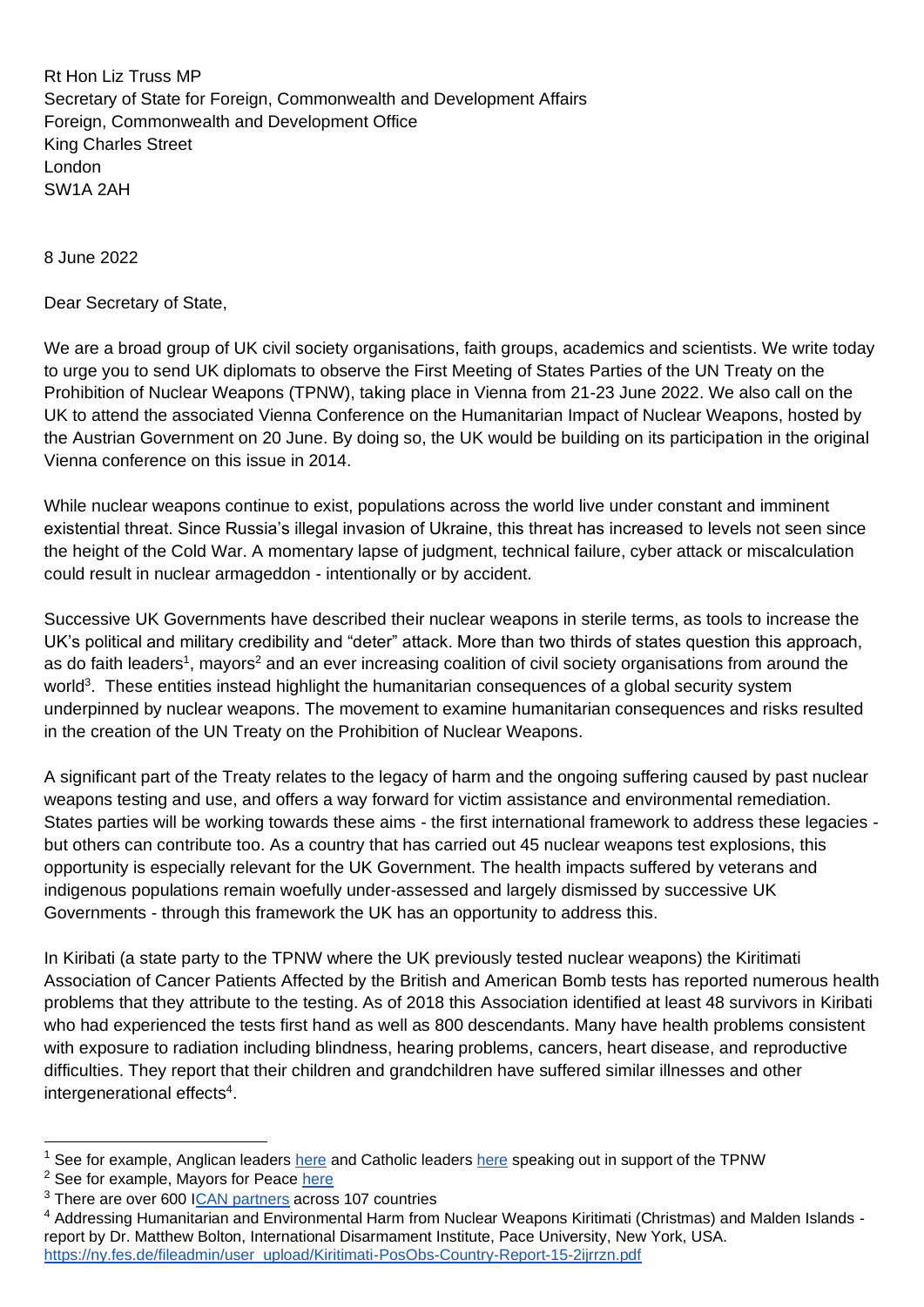Countries including Kiribati will come together to take steps towards operationalising the victim assistance and environmental remediation elements of the TPNW at the first Meeting of States Parties this June. All those who have not ratified the Treaty have been invited to attend as observers to support progress on the shared goal of a world without nuclear weapons, through which they could engage substantively with the humanitarian and sustainable development objectives that addressing nuclear legacies would serve.

There is a moral imperative for the UK to participate given the suffering that Britain's tests have caused. The classified information and technical knowledge that the UK possesses also means UK engagement on this agenda would be of significant practical value. In this regard, we would appreciate a response from the Government as to whether they will engage with states parties to the TPNW, such as Kiribati, and others, where privileged UK information and expertise could significantly assist this programme of work. At the meeting of states parties, Kiribati and other affected states parties are expected to commit to conducting initial knowledge-gathering and assessments regarding the ongoing impacts of nuclear testing on their populations and territories: cooperation from the UK Government here would likely be highly valuable.

Constructive participation by nuclear weapons states in Vienna will also help breathe new life into the faltering Nuclear Non-Proliferation Treaty. Indeed engaging on matters related to victim assistance and environmental remediation will directly assist implementation of the 2010 NPT outcome document which contains objectives relating to the remediation of nuclear contamination relating to human populations and affected areas<sup>5</sup>.

Dialogue, openness and values-based multilateralism are core principles of the UK's Integrated Review. We urge the UK to uphold this commitment by attending the First Meeting of States Parties - an inclusive United Nations-mandated forum - to cooperate on this shared agenda. We urge you to listen to those affected by the UK's nuclear testing and participate constructively towards the humanitarian aims of the Treaty.

Yours sincerely,

| <b>Ben Donaldson</b>        | United Nations Association - UK (UNA-UK)   |
|-----------------------------|--------------------------------------------|
| <b>Brian M Quail</b>        | <b>Scottish Catholic Worker</b>            |
| Carol Acutt                 | Soka Gakkai International-UK (SGI-UK)      |
| <b>CIIr David Blackburn</b> | Nuclear Free Local Authorities, UK/Ireland |
| Dave Penney                 | Greenpeace and East Lancashire CND         |
| Dr Elizabeth Waterston      | Medact North East                          |
| Dr Nick Ritchie             | Department of Politics, University of York |

<sup>&</sup>lt;sup>5</sup> 2010 NPT outcome document, paragraphs 70 and 71: [https://www.nonproliferation.org/wp](https://www.nonproliferation.org/wp-content/uploads/2015/04/2010_fd_part_i.pdf)content/uploads/2015/04/2010\_td\_part\_i.pdf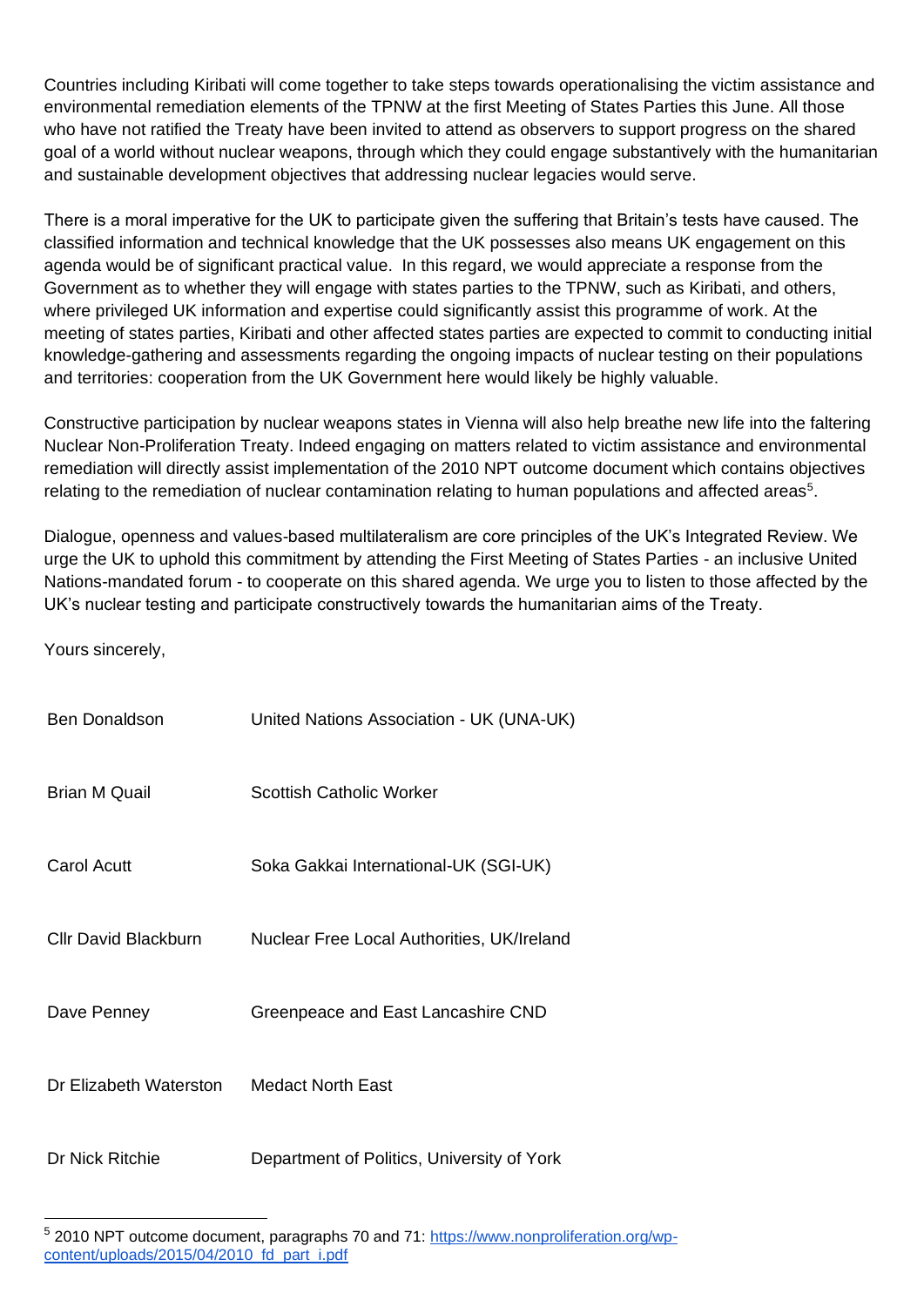| Dr Rebecca Johnson     | Acronym Inst for Disarmament Diplomacy (AIDD) |
|------------------------|-----------------------------------------------|
| Dr Stuart Parkinson    | Scientists for Global Responsibility (SGR)    |
| <b>Elizabeth Minor</b> | Article 36                                    |
| Fiona MacGregor        | <b>Hastings Against War</b>                   |
| Gari Donn              | <b>UN House Scotland</b>                      |
| Gina Langton           | 80000 Voices                                  |
| <b>Helen Martins</b>   |                                               |
| <b>Hilary Evans</b>    | Kingston Peace Council/CND                    |
| lain Overton           | Action on Armed Violence                      |
| Imti Choonara          | Derby Peace week                              |
| Janet Fenton           | <b>WILPF (Scottish Branch)</b>                |
| Joan West              | Cumbria and Lancashire Area CND               |
| John Cooper            | Fellowship of Reconciliation                  |
| Jude Levermore         | The Methodist Church in Britain               |
| Kate Hudson            | Campaign for Nuclear Disarmament (CND)        |
| Kim Holroyd            | <b>Hereford Peace Council</b>                 |